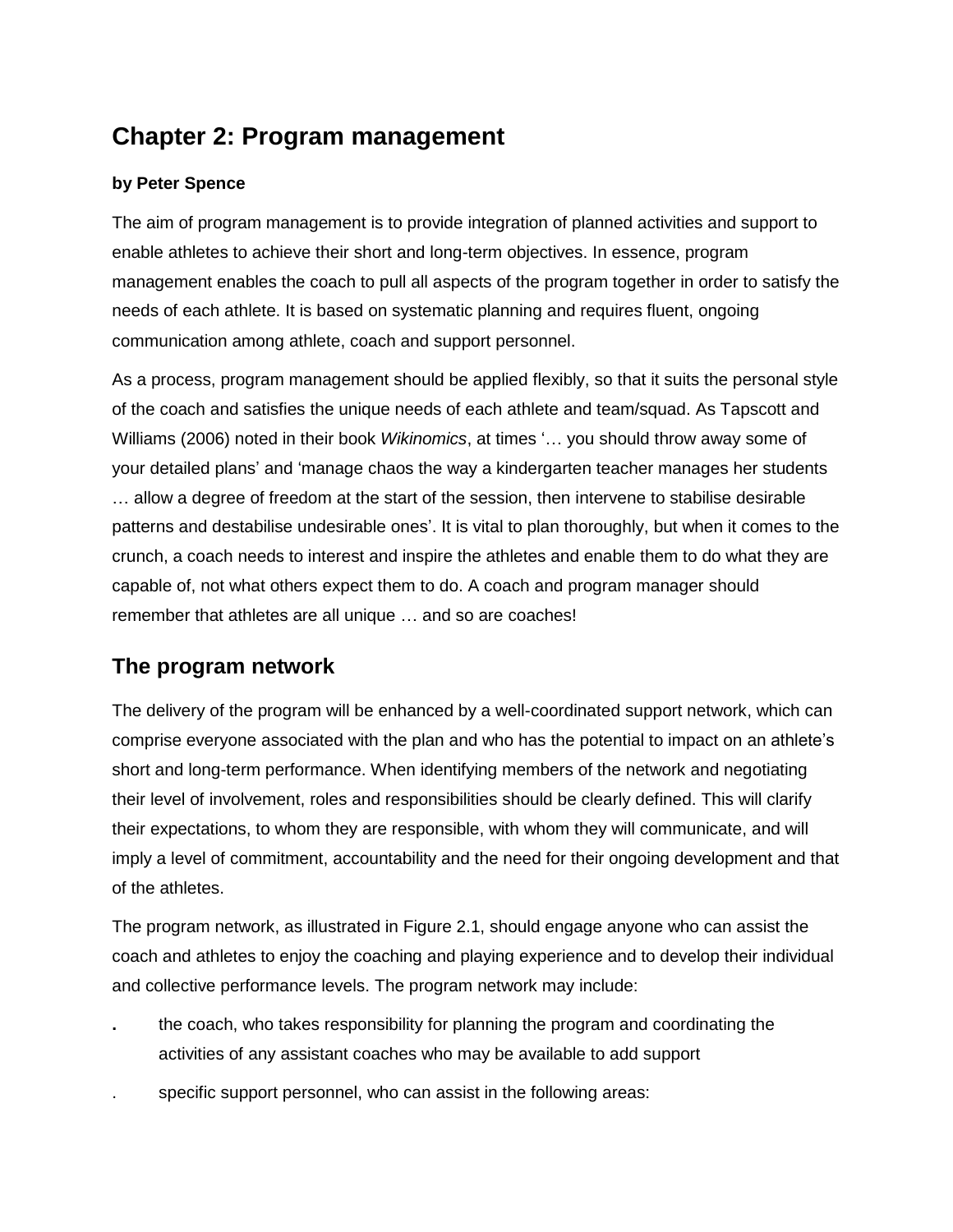- first aid it is strongly recommended that a person with first aid qualifications is available for all training and competition sessions
- trainer, physical education support this person may be able to assist with specific physical training advice and direction
- manager this person organises the off-field needs of the players. Their role may include communicating arrangements and forward plans to the athletes and parents (if applicable) and to clarify logistics for the use of training and competition facilities. They may also manage fluid and nutritional replacement
- statistics a person to record performance statistics in training and/or competition. They may also assist with video support, if available
- equipment support a person to ensure that equipment is maintained, accounted for and available at training and competition, as required.

When resources permit, and at higher levels of competition, it may be possible to establish a more comprehensive specific support network. This network could provide a higher level of sophisticated and professional support for the athletes and the program. If such a network can be assembled, some of the following positions may be considered:

- technical experts positional/specialist coach, video operator, skill analyst
- medical staff doctor, physiotherapist, massage therapist, nutritionist
- sports science exercise physiologist (fitness assessment), biomechanist (skill analysis), performance analyst (charting tactical trends, video analysis, etc.), sport psychologist
- physical preparation strength and conditioning staff, gymnastics coach, Pilates instructor
- personal and professional development personnel to advise athletes on personal behaviour, presentation and career development
- communications personnel technology specialists who will be able to provide electronic communication among athletes, coaches, officials and parents (if applicable), with links and updates to the media and other program partners.
- **.** influencing personnel, who are not a direct part of the coach's support team, but have a significant influence on the program. They may include: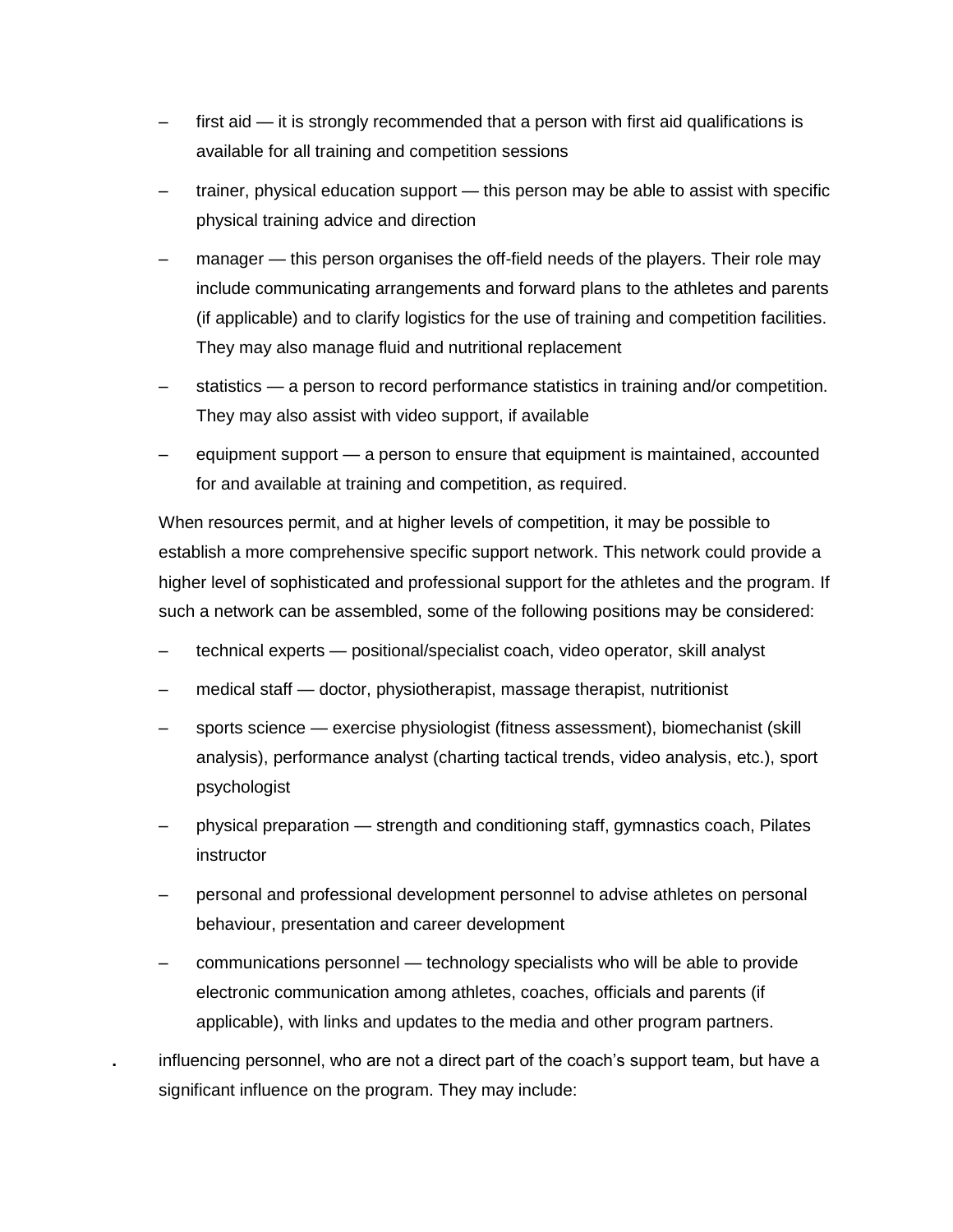- selectors depending on the policies of the overall organisation, selectors may be responsible for choosing athletes to represent the club, team or organisation
- board/committee members who are responsible for policy and the overall direction that the program must follow
- officials including referees, judges and umpires who are responsible for the management of the competition environment
- media it may be possible to identify a parent or interested person who will ensure that the media is well informed of results and potential story-lines. This can also help to integrate the program into the broader community
- significant others while care must be taken not to introduce biased support, it is clear that those close to the athletes may have a genuine interest in the program and be willing to provide assistance. Such support can be productive, provided that responsibilities and expectations are clearly defined. Significant others may include:
	- . parents/family members
	- . spouse/partner
	- . friends
	- . teachers/employers.



#### **Figure 2.1: The program network**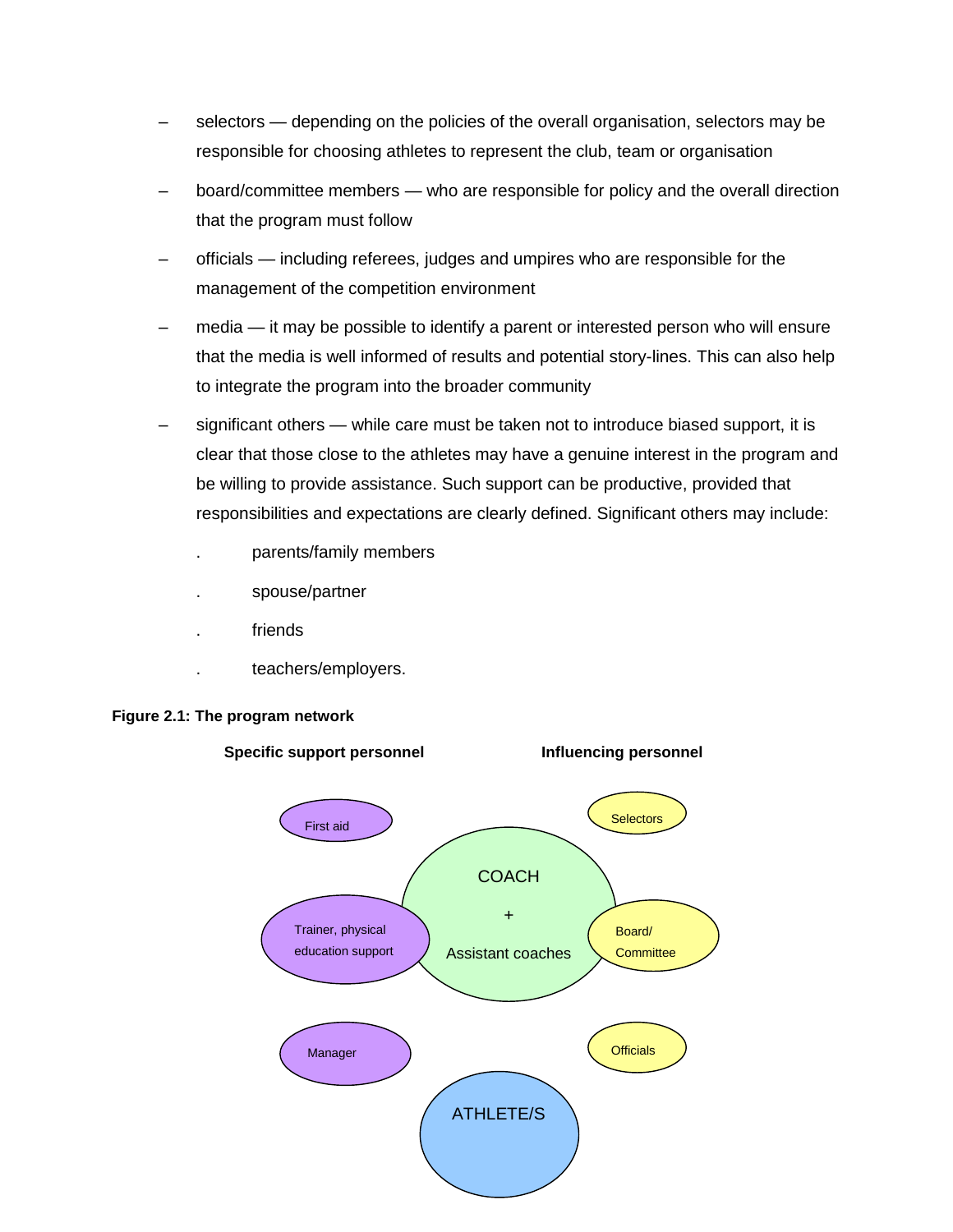

## **Communications**

The success of any coaching program can be enhanced by the quality of communication among all parties. With the rapid changes in the information and communications technology area, it is worth considering ways in which communication at all levels can be improved (for example, using text messaging, instant messaging, email and other online processes such as websites, blogs, wikis and online forums). Younger generations are usually familiar with these methods and will be very comfortable using them to communicate. Additionally, they will be in a position to make valuable recommendations on improved communication between coach and athlete, athlete and athlete, and throughout the club community. It may be valuable to establish a club communications plan to ensure that communication is optimised in the club, and that there is continuing engagement of new communications technology as it becomes available.

### **Case study**

John was a former player at a suburban Australian football club, who retained an interest in the club through his younger brother, who was a current player. John was completing a communications degree and the coach approached him to coordinate the submission of results and reports to the local media. He set up a system to forward results and performance details to media outlets, and also suggested to the coach that the performance stats could be forwarded electronically to the players. This was possible, as several parents routinely compiled the stats for each match. As a consequence, individual reports were sent electronically to all players who had email access. John then suggested to the coach that a club e-newsletter could be compiled to inform players, parents, sponsors and other interested parties of the performances of the teams and the forthcoming events. He recruited another student to coordinate the information and compile the newsletter. The result was an upsurge in interest in the club and the performances of its teams and players, as well as the coaches and support personnel.

# **Working effectively with others**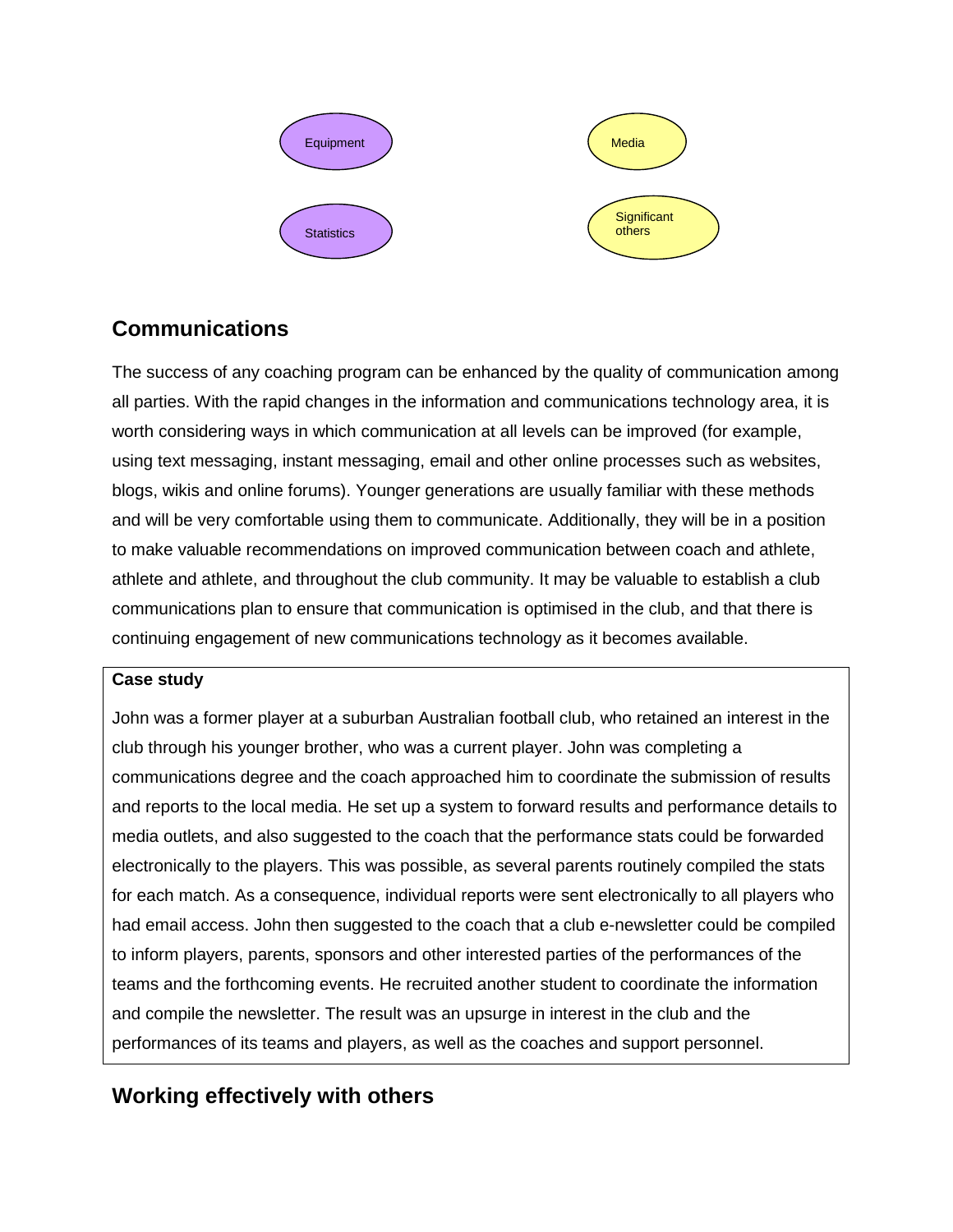Working effectively with others calls for thorough planning, open communication of the plans, good listening skills to foster communication, and clear links to individuals and groups. The aim should be to keep everyone informed, and make sure that there are no secrets.

The coach should clarify the roles of those in the program network, and work hard to develop effective working relationships by engaging each person in the contribution that they can make to the program. Communication channels should be set up to encourage ongoing exchanges of information as a stimulus for positive discussion. In order to develop strong relationships, faceto-face communication is ideal and must always be encouraged, but this is not always possible. Electronic communication can provide prompt and broad distribution of information and should be used to complement face-to-face communication. With the prevalence of web-based communication, access to online methods can help to keep everyone informed and promote open communication.

Regular hardcopy and/or e-newsletters and updates are valuable ways to keep the program network and the community informed and engaged.

#### **Working with athletes**

Coaches should always encourage athletes to learn about development opportunities, and to contribute to the establishment and ongoing refinement of individual and squad training plans. An agreed level of commitment should be established so athletes are engaged in the process and accountable for outcomes. This can be achieved by obtaining information through face-toface discussion and completion of individual surveys and self-appraisal forms on:

- . goals and priorities (short and long term)
- . individual strengths and weaknesses
- . preferred activities at official training sessions
- . activities that can be completed at other times (for example, at home).

If athletes are engaged in this process, it is essential that information is reviewed regularly by coach and athlete in order to improve the individual athlete program.

#### **Working with committees and boards**

To manage a program successfully, the coach must work effectively with committees and boards regarding strategy, policy and procedures surrounding the athletes and the program in general. Communication is most important when dealing with committees and boards. As with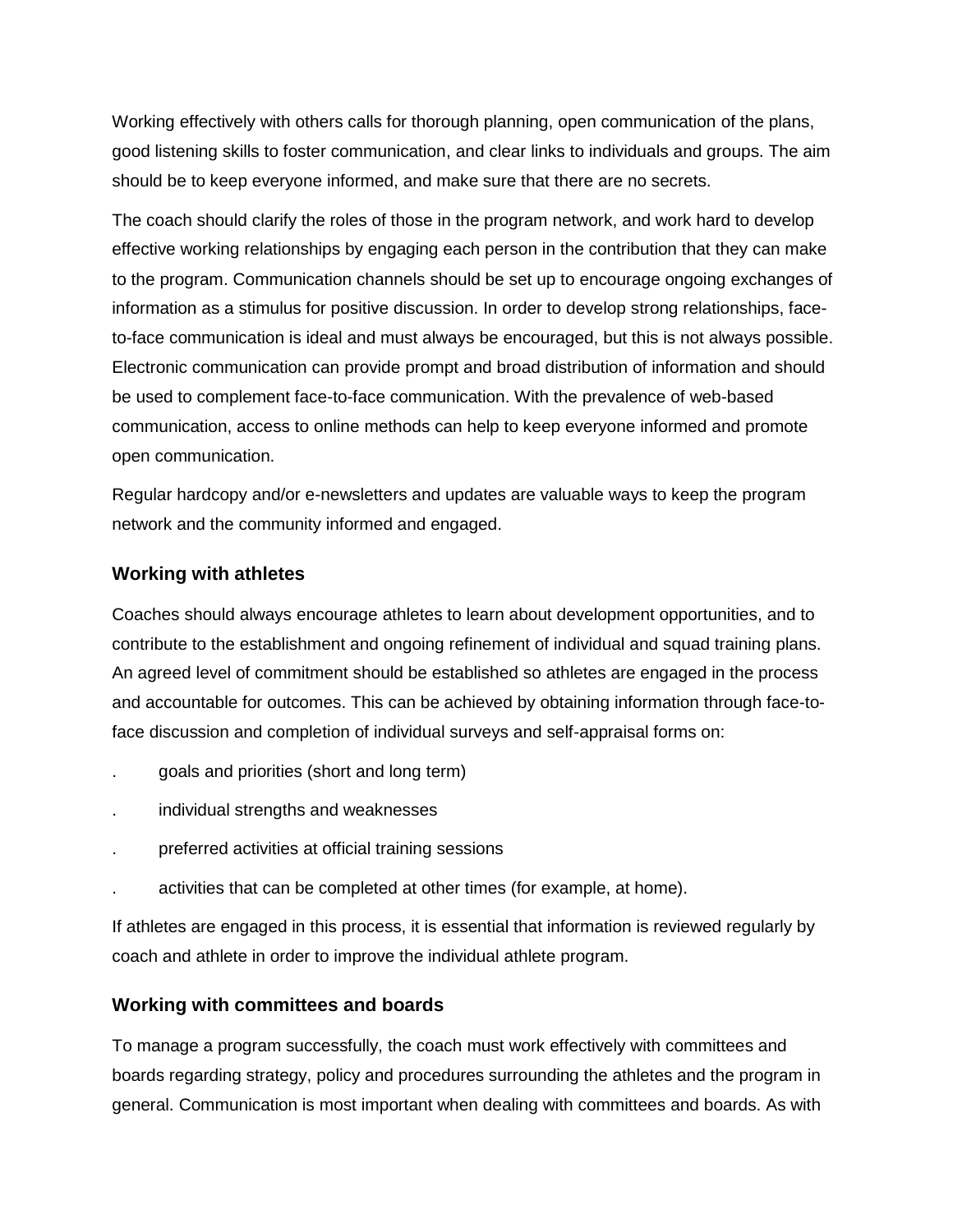most aspects of the coaching role — and in order to seek the best position for athletes, coaches, support personnel and the organisation — the key processes are to prepare, communicate, discuss and follow up in order to ensure that the outcomes of the discussion are actioned.

There are a number of areas where committees and boards set directions, strategies, policies and guidelines that apply to athletes, coaches, parents and other supporters. These include:

- . behaviour policies on behaviour, commitment, discipline, attire, alcohol, smoking, drugs, nutrition, training and competition
- . medical management of athlete injuries emergency procedures and routine care of individuals (who is responsible; access to an ambulance, club medical staff or the local clinic/hospital)
- . training attendance, expected attire and behaviour, availability of facilities and equipment, attendance of coaches and support personnel, special arrangements for extreme conditions (for example, wet weather, heat, drought, transport disruption)
- selection what is the selection policy of the club or organisation for choosing players to represent the club or association
- . competition behaviour and attire for competition when representing the club or in other selected teams/events, and policy on dealing with on-field discipline reports and unacceptable interaction with officials
- . employment any assistance with employment opportunities for athletes
- sponsors expectations of sponsors and other support agencies, and the responsibilities of athletes, coaches and program support personnel, particularly when acknowledging sponsors. This includes state and national sporting organisation acknowledgments, as well as government support
- schools relationships with schools in the area, particularly the way in which schools contribute to the athlete pathway, and promotion of the sport and the organisation
- . community groups the relationship with local government and community groups and the organisation's forward strategy regarding community engagement.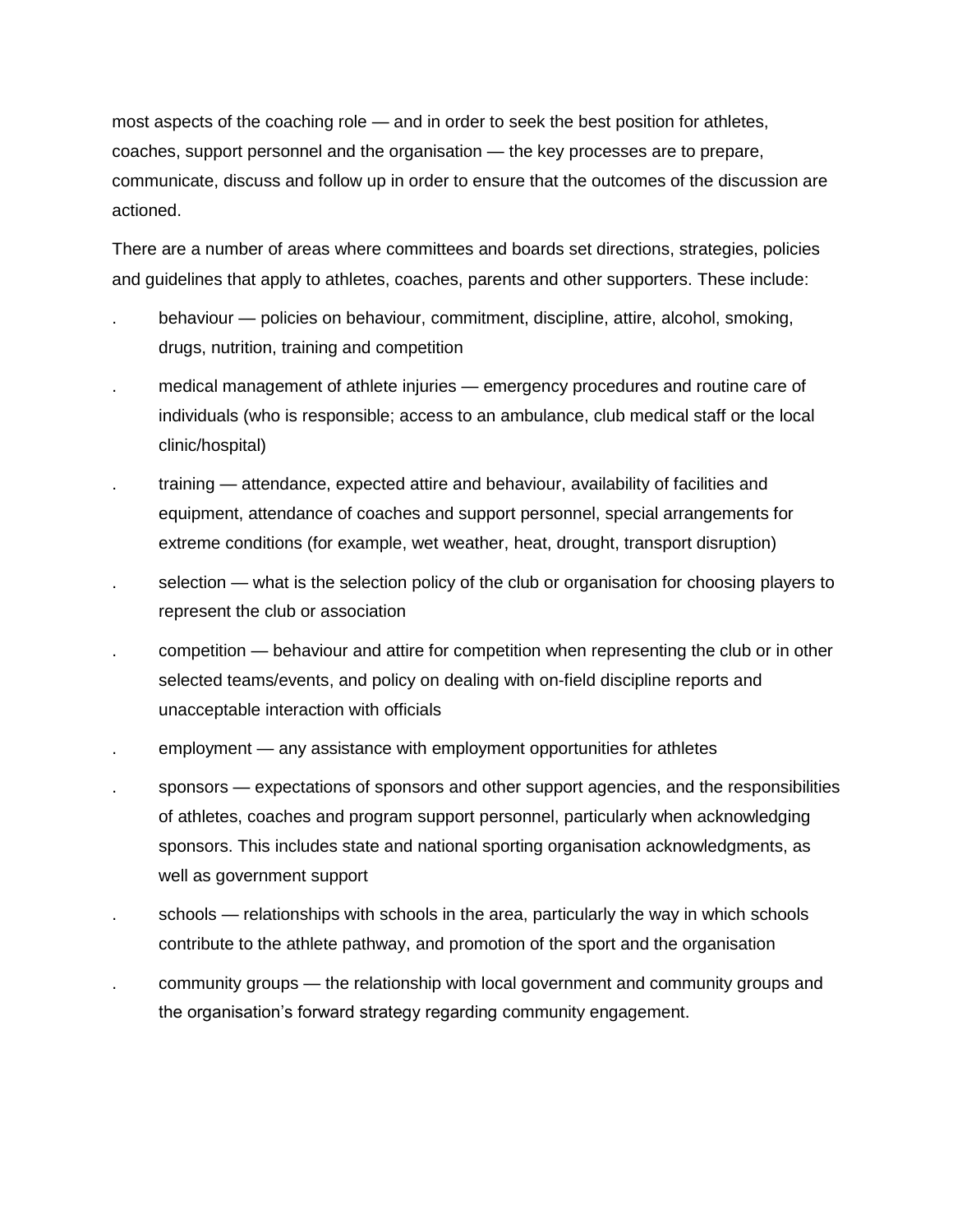## **Selection**

Selection is a vital, and at times litigious, part of sport and, as such, must be thoroughly planned and well documented. The selection process must be clearly stated through a selection policy, with an appointed selection panel and recognised processes to follow.

In order to establish and maintain a successful selection system, the following questions should be addressed:

- . What are the defined selection criteria?
- . Who is eligible to be on the selection panel, to make decisions on selection, and whether exceptional circumstance can be considered?
- . When does the selection panel meet?
- . What performance information is expected to be available for the selection panel to consider?

### **The coach's role in selection**

The coach can play a variety of roles in the selection process, including sole selector or part of the selection panel, or they might not involved in the selection process.

Any selection role brings with it advantages and disadvantages. By being the sole selector the coach has total control, but also total responsibility for the outcome. It also brings the potential for greater conflict with individual players who have not been selected. When a coach is not involved in the selection process, they are unable to ensure the selection of players required to implement a particular style of play. But it may also bring an independent viewpoint to selection, as coaches can often become too close to the players to make tough decisions when needed.

When coaches are involved as part of a selection panel, it enables them to have a say regarding which players are selected, but also provides the opportunity for an independent viewpoint to be part of the process.

## **Selection policy**

The selection policy should be fair, reasonable and internally consistent. It should be communicated to athletes, the program network and significant others well in advance of selection. The policy should specify: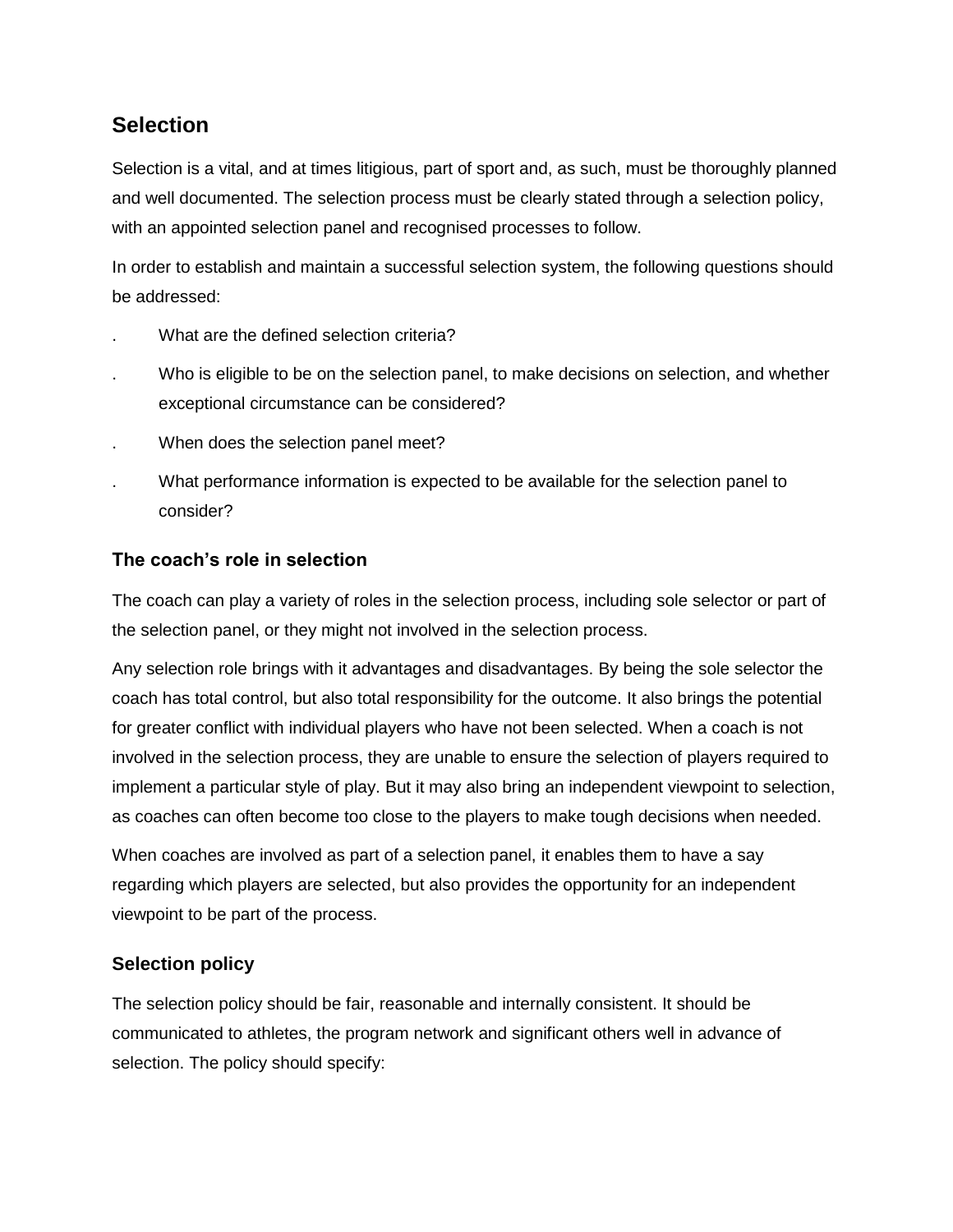- . Eligibility for selection Who is eligible for selection? Are athletes required to nominate for selection?
- . Selection criteria What are the specific criteria against which athletes will be considered? Include objective criteria where possible. Are extenuating factors, including illness and misadventure, to be considered should athletes fail to meet the criteria? If so, is an examination by a designated medical practitioner or consultant required?
- Selection panel Who is eligible to select? Are coaches, players, parents and partners eligible to sit on the panel? When is the selection panel formed and when does it meet?
- . Selection process When and where does the selection panel meet, what is recorded, and does selection require ratification?
- . Selection announcement How, when and by whom is the selection outcome announced? Are successful and unsuccessful athletes advised prior to the announcement?
- . Challenge to selection Is there a process for protest or challenge to selections? If so, when and by whom will the challenge be heard?

#### **Case study**

A volleyball team with a keenly interested support group began to complain about team performance, and the selection of young developing players at certain times in the competition schedule instead of relying on more-experienced players. The selection policy had been agreed to by the club's board, with the involvement of the coach and key senior players; however, the selection policy had not been communicated more broadly. The coach engaged the players and the support group and discussed the philosophy behind the club's selection policy and the longterm view that they were taking at this stage of the club's development to ensure future success. Once the parents and supporters understood the philosophy of the program and reasons for the selection process, a unified outlook was achieved, which was greatly appreciated by the players and the team.

## **Conflict resolution**

Conflicts are a normal part of the group development of any team or training squad and are more likely to occur when there are pressures associated with upcoming competition, school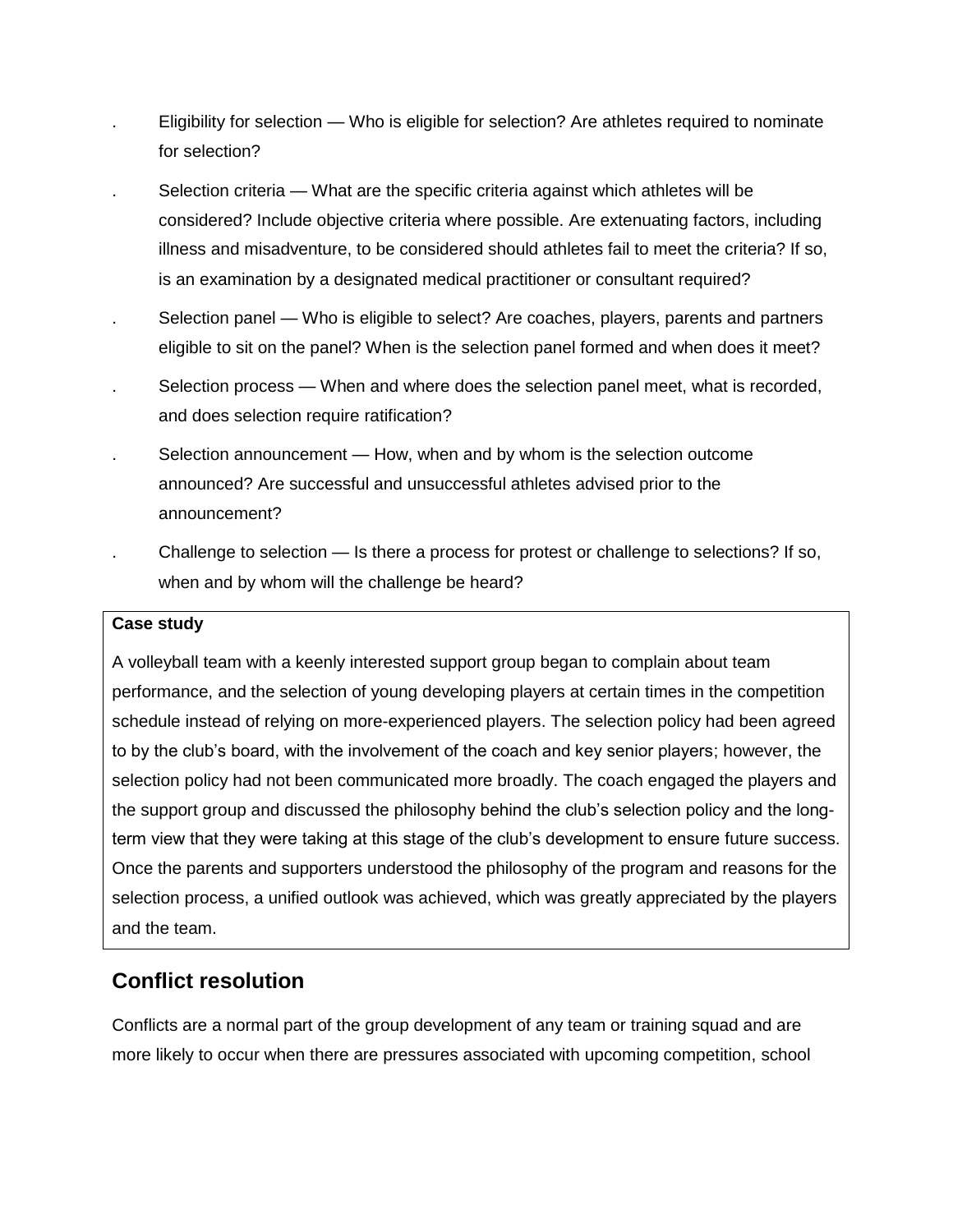exams, etc. The 'in-fighting' stage, which follows the formation stage of any group, is believed to be an integral part of the evolution of the life cycle of a team.

The challenge is for the coach to recognise that this is likely to occur, to identify its onset, and to introduce team-building and focused-direction activities in order to minimise conflicts. By dealing promptly with conflict, the proactive coach will facilitate opportunities for the athletes or members of the coaching team to work through the conflict stage and progress to the 'settled team' stage.

In order to resolve conflicts, individuals should be made aware of the stages of development of groups, and then they should be brought together to address the issues in an open and positive fashion. This may involve the consideration of some broader issues:

- What is the background of the problem? Has there been any breach of the agreed program plans or rules?
- . What are the overall goals and objectives that will enable these to be achieved?
- What are the alternatives that may enable the conflict to be resolved? Is there a win/win position?
- . Will the conflict have any broader impact on the program?
- . What can be learnt from this situation to improve the program and minimise future conflicts?

If the coach recognises that the conflict is escalating, it may be wise to seek professional advice from a counsellor or sport psychologist.

In all conflict resolution scenarios, remember to be 'hard' on the principle of the problem or dispute, but 'soft' on the people.

#### **Case study**

In a senior netball team, two of the prominent players became openly disruptive and exchanged hostile comments on court, particularly at training. The coach had a discussion with both players and reaffirmed their importance to the development of team morale and cohesion, and the overall performance of the team. She then had a post-training team meeting at which she stressed the core principle of the entire program, which was to give total support to each other and commitment to the team. She then asked players to nominate how they planned to provide support for team-mates, to which both players in question contributed comments and pledged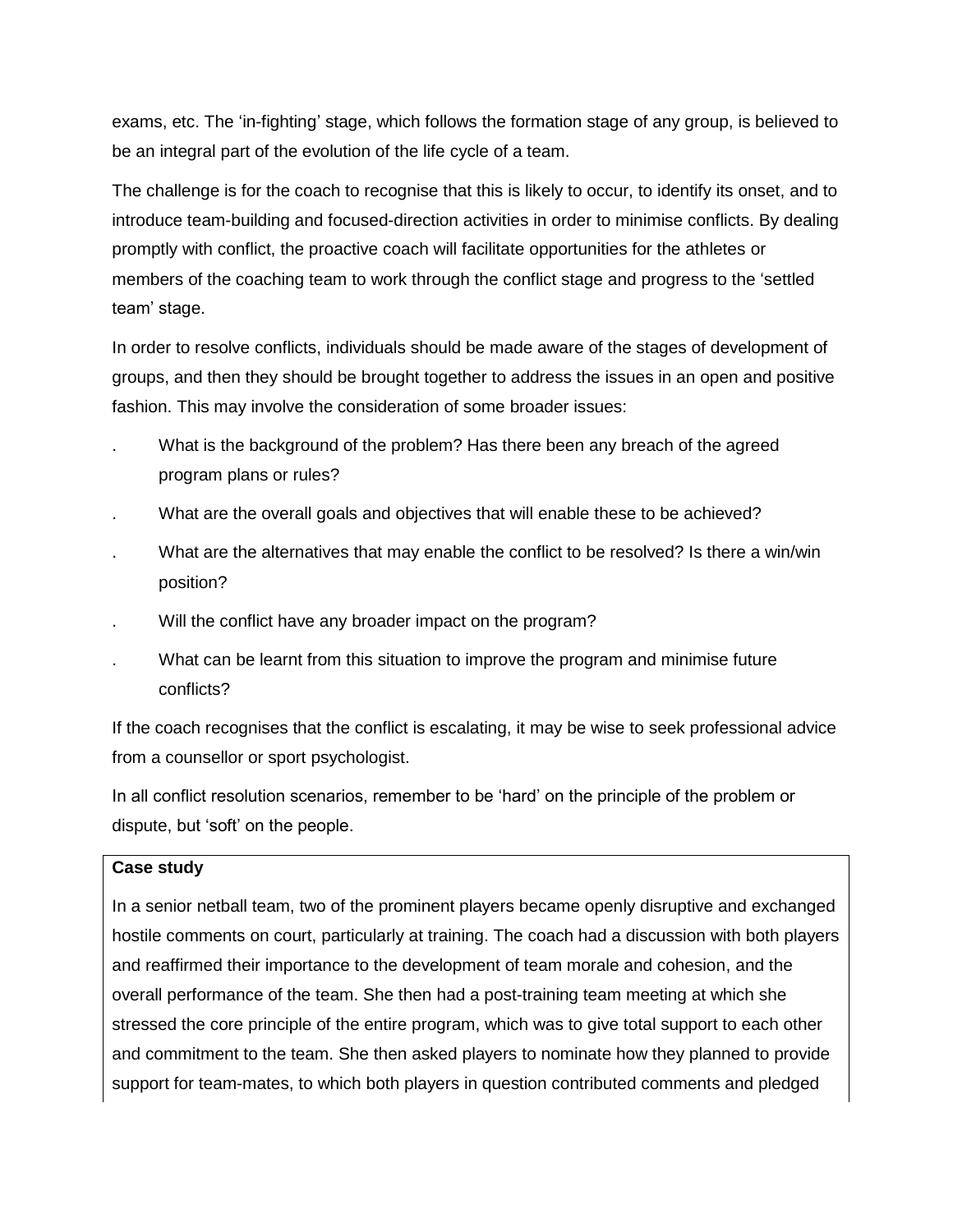commitment to the team and to each other. By doing this, the coach was 'hard' on the principle but 'soft' on the players.

### **Negotiation**

Negotiation is a constant reality in the world of the coach (for example, negotiating with athletes, parents, officials of the club or organisation, opposition teams and facility managers). In entering into negotiations, it is important to be thoroughly briefed on all details and prepared to discuss the issues in an open and unemotional way. The following questions may be considered during preparation for productive negotiations:

- What are the expectations or preferences of both sides in the negotiation? What is in it for me? What is in it for them?
- . Are the other parties aware of my circumstances? Do I understand their position?
- . What are the key issues involved? What is the preferred position or outcome of the organisation? To what degree is the position negotiable? Are there any non-negotiable circumstances or expectations?
- . Is there a win/win position?

### **Case study**

Two junior swimmers from the same training squad were vying for state selection and were becoming distracted by each other. The coach discussed the situation with each swimmer individually and foreshadowed the meeting that he was to have with them together. At the subsequent meeting, the coach stressed the long-term objectives of each swimmer's training program and that they should aim to support each other. He pointed out that if each swimmer prepared in isolation, neither would be likely to prepare optimally to perform as well as possible at nationals. It was agreed that the swimmers would prepare together and compete in a number of component trials (starts, turns, shorter distance races, finishes, relays, etc.), before competing head-to-head in the final lead-up to the nationals. In this way, both swimmers recognised the role that each could play in support of the other and that, in this way, they could both be better prepared for future competitions, particularly in the years ahead.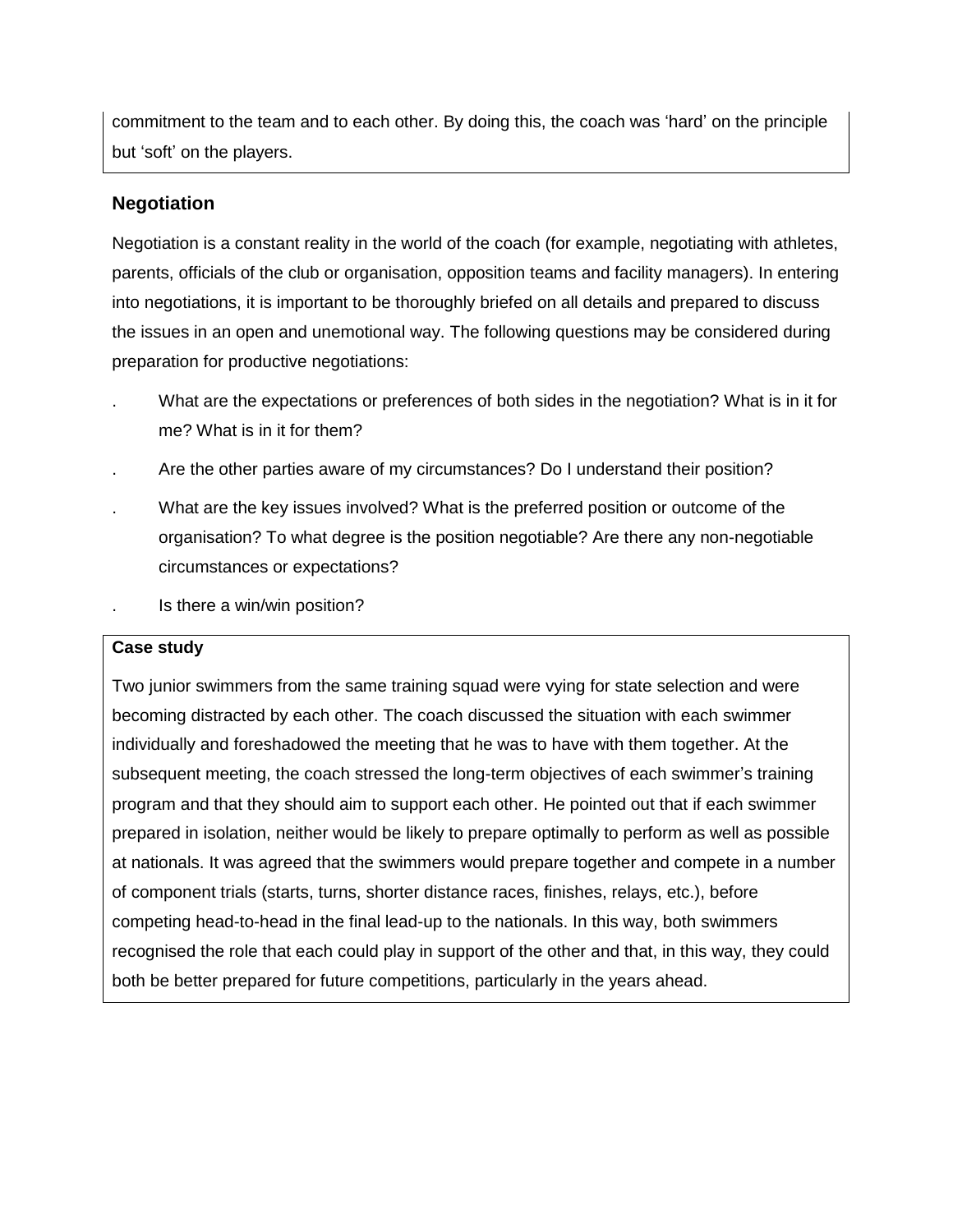## **Time management**

Time management is vital for people in sport, many of whom are in part-time or honorary roles and all of whom tend to be 'time-poor'. Clear foundations, systematic planning and welldeveloped negotiation skills are valuable prerequisites for good time management at any level.

## **Time management for athletes**

By engaging the athlete in the planning process a good foundation is laid for good timemanagement practices. Key elements to this engagement are:

- . developing individualised program plans for each athlete
- . encouraging the athlete to engage in the planning process, ensuring that the program fits within their overall life, and that they make a personal commitment to the program, thereby establishing a level of accountability for the delivery of the program
- . maintaining communication among the athlete, coach and support network to ensure that everyone is well informed about the program, the expectations and the progress achieved
- . providing an electronic communication platform to back up face-to-face communication.

## **Time management for coaches**

In order for the coach to manage their own time effectively and efficiently, it is important that all those involved in the program are aware of the foundations, policies, objectives and culture of the organisation and the style of program that is planned. If everyone is well informed, there should be less misunderstanding and fewer demands on the coach's time. In order to achieve this, it is wise to:

- . continually remind all athletes, coaches, support network personnel, selectors and officials of the key elements of the program, so that there is no misunderstanding
- systematically plan the program
- . communicate the plan to each athlete, coach and all those engaged in the specific support network.

Closely associated with the planning process is the delegation of responsibility for aspects of the program planning and delivery. In determining the roles and responsibilities of other coaches and specific support personnel, it is important to clarify the expectations in the preparation and competition phases, with arrangements outlined for before, during and after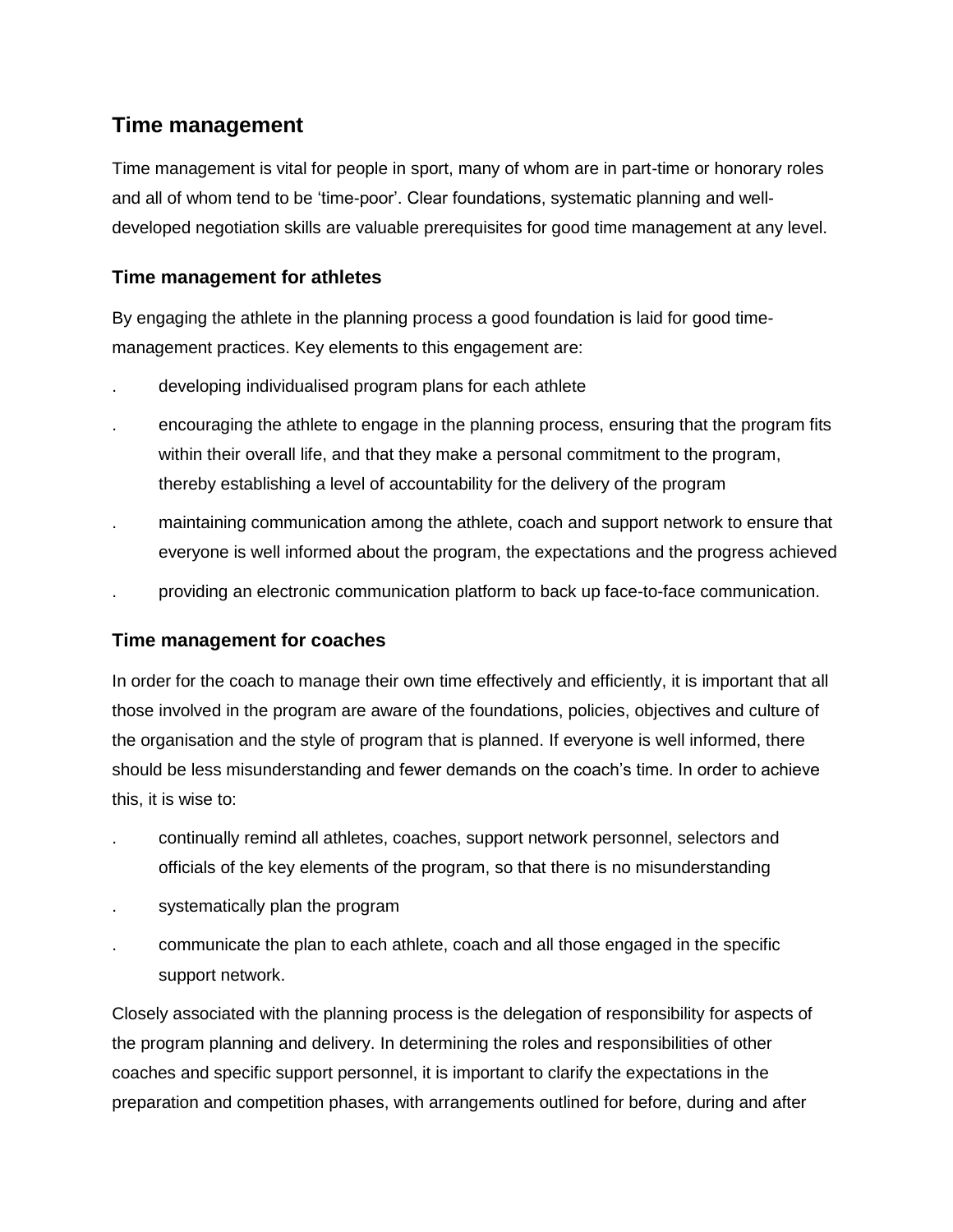competition. Unless everyone involved understands what is expected of them, there may be unnecessary reference to the coach.

For the coach to manage their own time, they must learn to delegate responsibility to appointed personnel, encourage them to develop their area in ways that are consistent with the agreed policies and culture of the organisation and program, then support them and give them the room to deliver on this delegated responsibility.

## **Leading and managing athletes during an event**

The coach must accept the responsibility for educating the athletes and everyone involved in the support of the program. For the coach to deliver a stimulating and efficient program, it is essential that an open and challenging culture is established and maintained, with continuing communication.

## **Organising and managing athletes during competition**

To organise and manage athletes effectively during competition, the coach must plan thoroughly. The coach needs to ensure that all athletes and support personnel know where and when they are required throughout the competition.

Communication is an essential part of successfully leading a team during a competition and needs to start in the lead-up to, and then throughout, the competition.

In the lead-up to the competition, engage the group in discussing the 'what ifs' in order to develop coping strategies to deal with expected and unexpected occurrences at competition. 'What if' discussion topics may include:

- . What if transport is disrupted and the team arrives only ten minutes prior to competition?
- What if the referee cannot control the match?
- What if there is a serious injury during a match?
- . What if there is disappointment with selection?
- . What if the coach falls ill during competition?

### **Case study**

Because of mechanical problems, the under-18 basketball team arrived only five minutes before the scheduled match. This scenario was the topic of one of the 'what ifs' that were discussed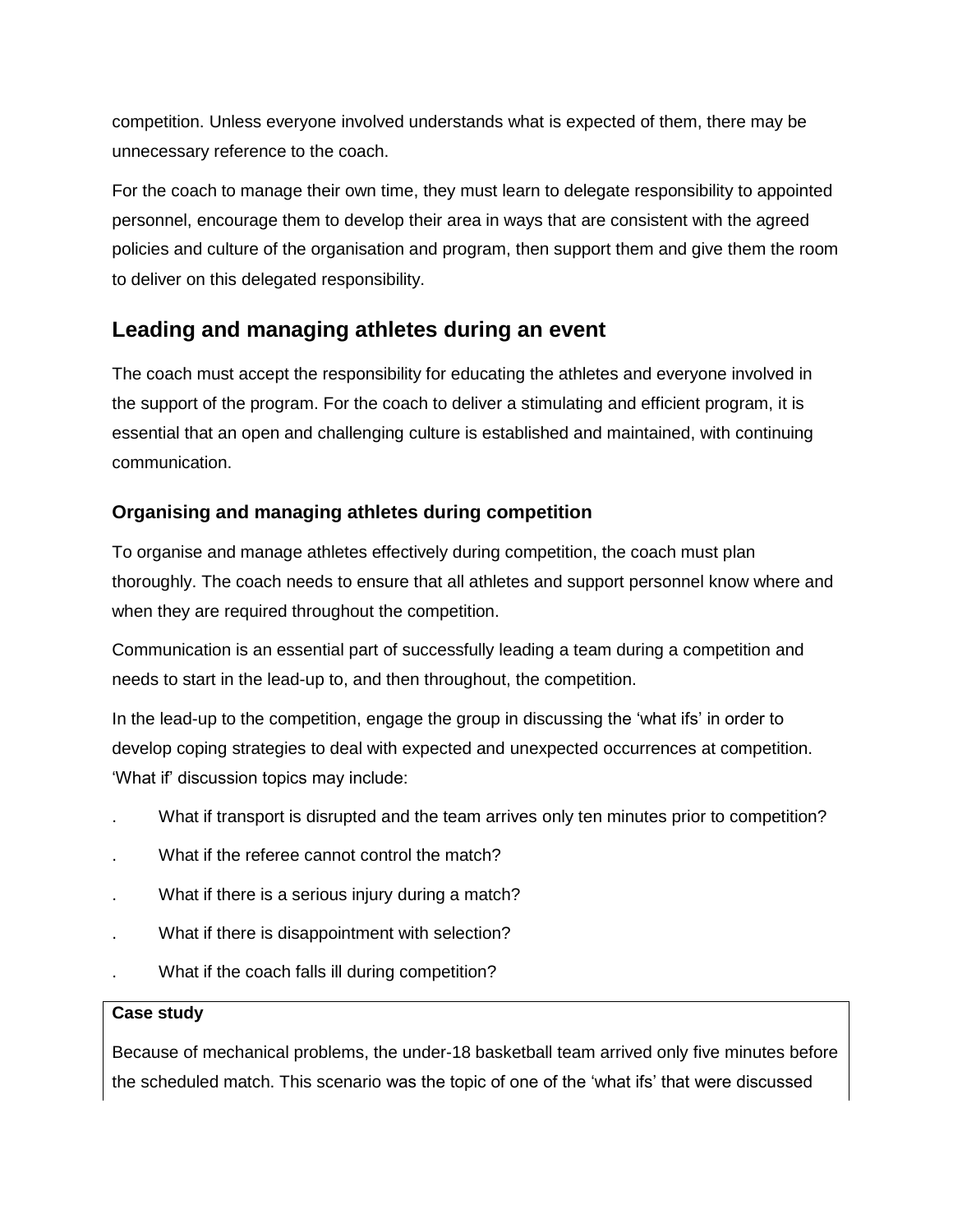during the pre-season training program for the team. The coach was able to speak with the team in the bus prior to arrival at the venue, and to remind the team of the steps to be taken. As a consequence, the players undertook some modified warm-up activities in the bus, changed on arrival at the venue, accepted responsibility for their own 'mini' warm-up, and engaged in some mental rehearsal and personal 'quiet time' prior to the coach confirming a simplified game plan immediately prior to the game.

## **Responsibilities when travelling with a group**

The coach is responsible for the entire group and must be proactive. This is a great opportunity to engage athletes, key support personnel, parents and supporters who are travelling with the group. Responsibilities that may be delegated include:

- . pre-tour arrangements, including parent/guardian permission forms (where applicable), travel details and contact points, bags and packing of belongings
- . general equipment for the tour, including specific training and competition gear
- . accommodation liaison
- . meals and fluid replacement protocols for training and competition
- first aid and health supervision
- . oversight of supervision of athletes during 'down time'.

It is wise to check the policy of the club or organisation regarding travel. It is usual to ensure that parent/guardian permission is obtained for young athletes (under 18 years). Furthermore, the parents/guardians must be well-informed about arrangements and contact points of the coach and other appointed personnel for the duration of the tour.

Additionally, ensure that the coach, manager or whoever has overall responsibility for the group, has a full copy of the details of the trip, schedule of events and next of kin contact points for all athletes, coaches and support personnel throughout the trip. Another copy of this information should be given to a responsible non-travelling official of the organisation for safe keeping. This is to facilitate prompt action in the event of injury, illness or some other accident to any or all of the touring party.

## **Dealing with behavioural issues during a competition**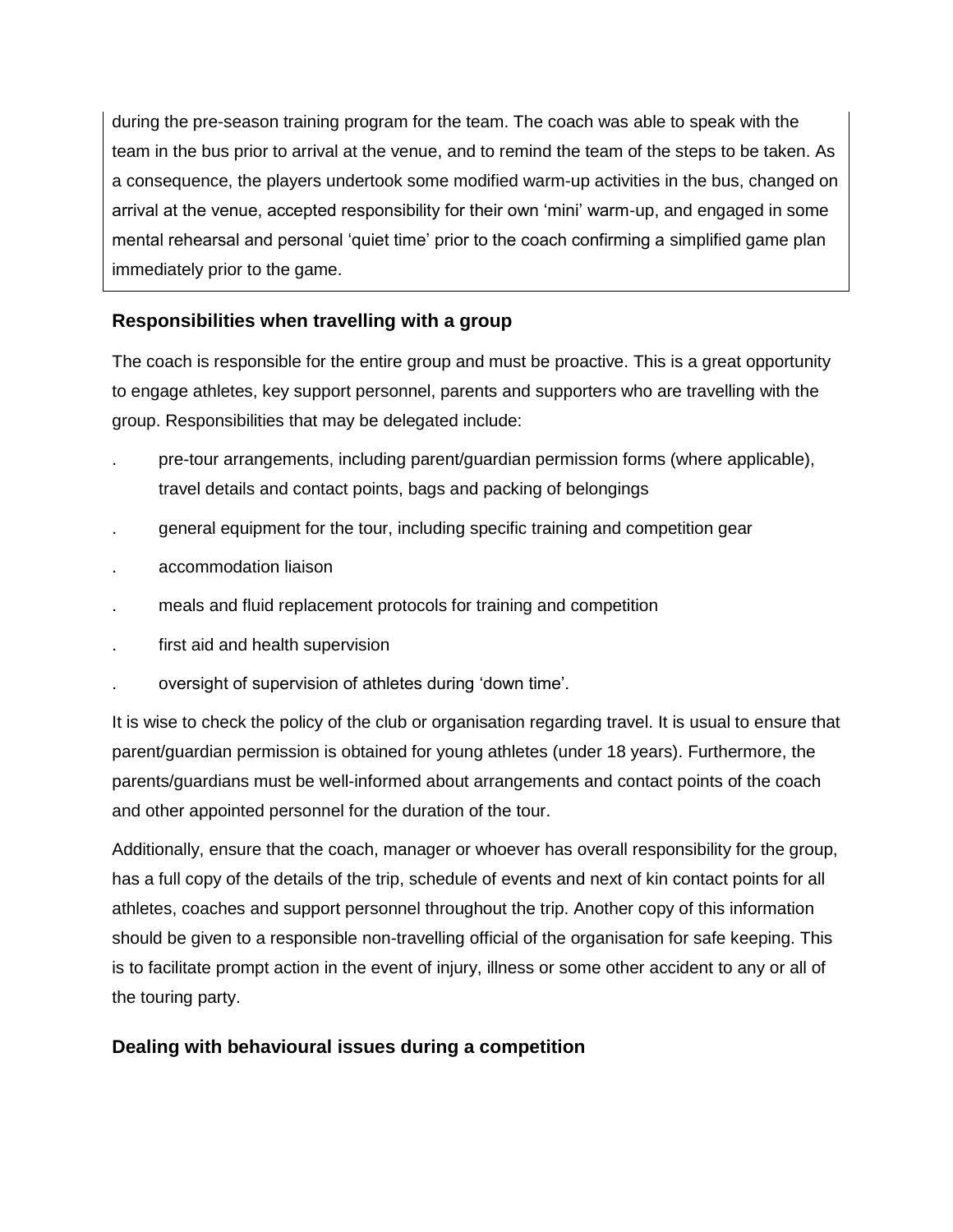Many of the issues that may occur during a competition can be the subject of 'what if' scenarios during the lead-up to the event. In spite of the best-laid plans, unexpected occurrences may have to be addressed. It is wise to have nominated a disciplinary panel, which may comprise the coach, an assistant coach or manager, and a senior athlete or other support person, to adjudicate on any breach of discipline.

Other aspects of conflict, such as those relating to selection or personality clashes, should be handled by the coach and senior support personnel. Such action should be discussed prior to the trip to ensure that everyone concerned understands the processes that are to be followed.

It is wise to have an agreed attitude to 'down time' at events, with a clear policy on individual responsibility and an understanding of the importance of recovery and regeneration time. Experienced athletes may be better prepared to handle free time in a positive fashion, but for less-experienced groups, activities should be scheduled to make constructive use of down time. Some of these activities will be focused on recovery and regeneration, but others may be useful distractions to ensure that athletes are actively engaged and do not have time to get into trouble. While you do not want to fill up all down time with unnecessary activity, it is important to structure the athletes' time so that the risk of ill-disciplined behaviour is minimised.

## **Summary**

Program management aims to ensure that coaching and support systems are integrated in order to satisfy the needs of each athlete. This entails systematic planning, well-developed timemanagement capacities, sensitive program delivery and fluent communication. Face-to-face communication is vital and can be supplemented by electronic communication.

Thorough planning and ongoing communication will enable the coach to manage relationships with other stakeholders, including regional, state and national sporting organisations, education authorities, community organisations and sponsors. The coach should communicate regularly with everyone in the program network — athletes, assistant coaches, specific support personnel and influencing personnel.

Clear policies and guidelines are required to ensure that selection, management of injured athletes, standards of behaviour, style of play and support at competition are successfully overseen.

The skills of negotiation and conflict resolution must be continually developed in order to ensure that problems can be managed and opportunities optimised.